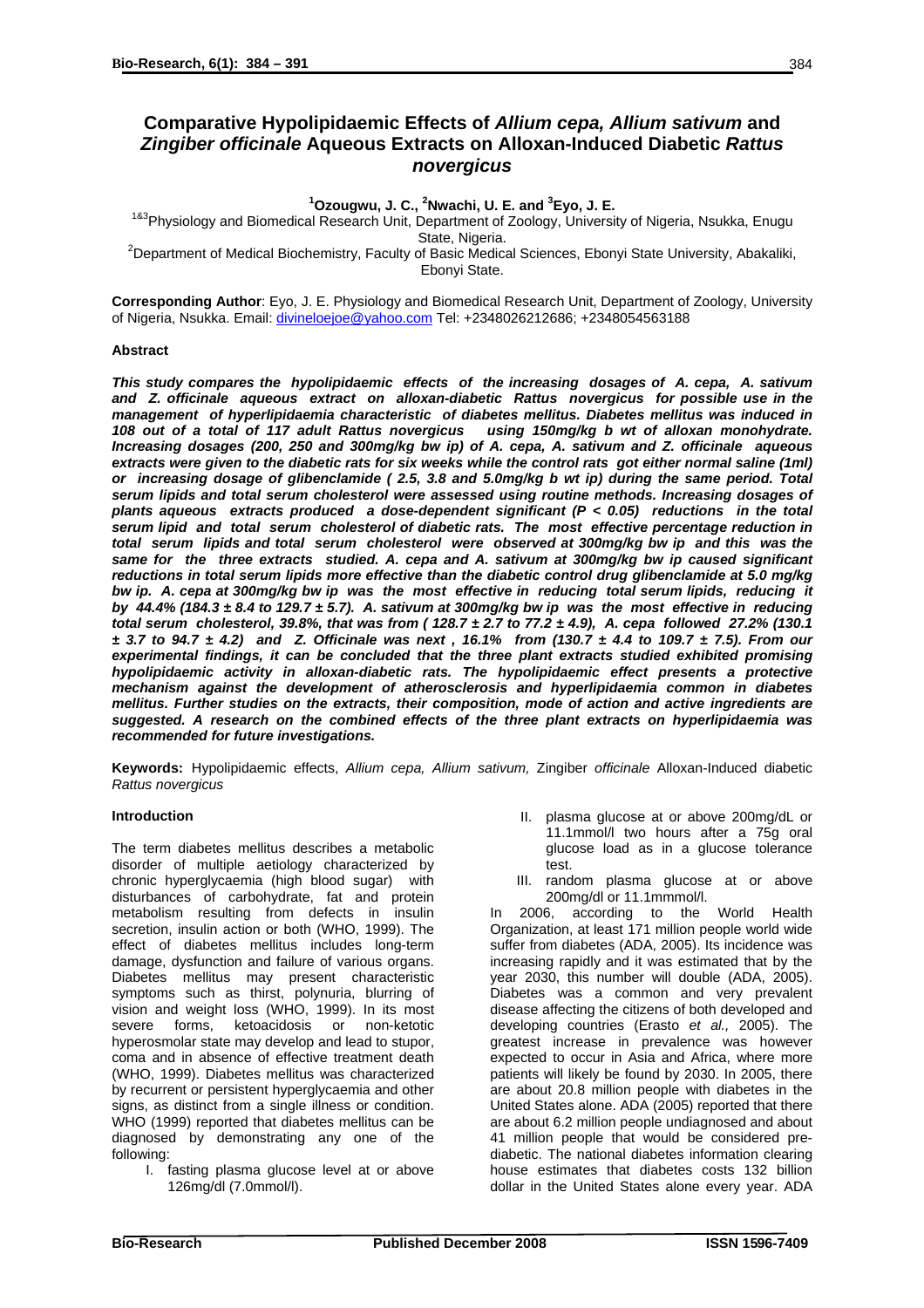(2005) pointed out that 1 in 3 Americans born after year 2000 will develop diabetes in their lifetime. Statistical projections from India suggested that the number of diabetes will rise from 15 million in 1995 to 57million in the year 2025 making India the country with the highest number of diabetics in the world (King *et al.,* 1998; Boyle *et al., 2001)*. Although there was a paucity of data on the prevalence of diabetes in Nigeria and other African countries, available data suggested that diabetes was emerging as a major health problem in Africa (Mbanya *et al*., 1996). The prevalence of diabetes in Nigeria was estimated to be between 1.4 to 2.7% of the population (Erasmus *et al.,* 1988; Ngumah, 1995; Bakari *et al*., 1999) and over 90% of these are non–insulin dependent diabetes mellitus (Ohwworiole et *al*., 1988). Diabetes mellitus has been reported to be the major cause of blindness,<br>kidnev failure, lower-extremity amputation, kidney failure, lower-extremity amputation, cardiovascular diseases and premature mortality (Gohdes, 1995).

Diabetes has increasing cases in rural and poor populations throughout the world, despite major investigation into understanding the pathophysiology and treatment of diabetes mellitus, it has continued to be a major health problem worldwide (Osinubi *et al.,* 2006).The possibility of its management by the oral administration of hypoglycaemic agents has stimulated great research interest in recent years. Though different types of oral hypoglycaemic agents are available along with insulin for the management of diabetes mellitus, there was increased demand by patients for the use of herbal preparations with anti-diabetic activity (Osinubi *et al., 2006*).

The use of herbal medicine was wide spread (Habib et *al.,* 2005). The use of herbs has more than tripled over the last 10 years (Eisenberg *et al.,* 1998). Estimates of use of herbal preparation range from 40 to 60 % among the United States population (Slesinski *et al.,* 1995). The growing public interest and awareness of herbal medicine have led the pharmaceutical industry and biomedical researchers to pay more attention to medicinal plants (Day, 1998). The annual sale of medicinal herbs and related commodities in the United States now exceeds two billion dollars (Craig, 1999). The current shift to the use of herbal preparations may therefore be due to presumed effectiveness, relatively low cost, presumed less side effects and low toxicity even though the biologically active constituents may be often unknown (Osinubi *et al.,* 2006). Recently, there has been a resurgent interest in the herbal treatments of diabetes. For a long time diabetes have been treated orally with several medicinal plants or their extracts based on herbal medicine (Akhtar and Ali, 1984). Little scientific evidence exists to support the numerous herbs used to improve diabetes related metabolic disorder (Lo *et al.,* 2004). The use of herbal products for medicinal benefits has played an important role in nearly every culture on earth and for many years, the search for anti-diabetic products will continue to focus on plants and other natural resources (Osinubi *et al.,* 2006). The cost of administrating modern antidiabetic drugs was beyond the reach of most people in the low income group and those living in the rural areas, hence the use of plants for the treatment of common diseases such as diabetes are very common. Herbal medicine therefore can solve the economic problem of the poor. Investigators have consistently found that several plant products showed unique hypoglycaemic activities in diabetic animal model (Kusano and Abe, 2000). West Africa has several thousand of such plants (Gbile, 1980). Nigeria was blessed with medicinal plants which are used for the treatment of various diseases.

In line with the WHO (1980) expert committee on diabetes which recommends that traditional methods of treatment of diabetes should be further investigated. Also considering the economic resource constraints and cheapness of these herbal products, this present study was designed to determine the effect of increasing<br>dosage of plant extracts on total serum dosage of plant extracts on total serum cholesterol and total serum lipids of alloxan induced diabetic *R. novergicus* for possible use of the most effective hypolipidaemic dosage in the prophylaxis and treatment of atherosclerosis and hyperlipidaemia commonly found in diabetes mellitus. These will thus provide a pharmacological basis for the use of the most hypolipidaemic dosage of the plant extracts in adult onset Type 2 diabetes mellitus in some parts of Nigeria, Africa and the World at large. This was more so as many modern pharmaceuticals used in conventional medicine today also have natural plant origin. Example Metformin was derived from the flowering plant *Galya officinalis* (Goat's Rue or French lilac) which was a common traditional remedy for diabetes. There was therefore no doubt that antidiabetic medicinal plant might provide an important source of new oral hypolipidaemic compounds for development as pharmaceutical entities or as simple dietary adjuncts to existing therapies. Against this background, this paper seek to ascertain the comparative hypolipidaemic effects of *Allium cepa, Allium sativum* and *Zingiber officinale* aqueous extracts on alloxan-induced diabetic *Rattus novergicus* 

### **Materials and Methods**

 **Plant material:** The A*. sativum*, Z*. officinale* and A*. cepa used for the experiment were* bought from the Ogige market in Nsukka from a trader who has the health ones. The plants were identified to species level (Gbile, 1980) at the herbarium unit of the department of Botany University of Nigeria, Nsukka where voucher specimen were kept.

**Animal model:** A hundred and seventeen (117) male adult white Wistar strain albino rats (*R. norvegicus*) weighing 200 to 250g, bred in the animal house of the Faculty of Veterinary Medicine, University of Nigeria, Nsukka were used for the study. They were fed *ad labium* with 30% crude protein (Guinea feed) commercial feed. They were allowed to acclimatize under standard photoperiodic condition in a clean rat cage in the Postgraduate Research Laboratory, Department of Zoology, University of Nigeria, Nsukka. All animals were maintained under the standard laboratory condition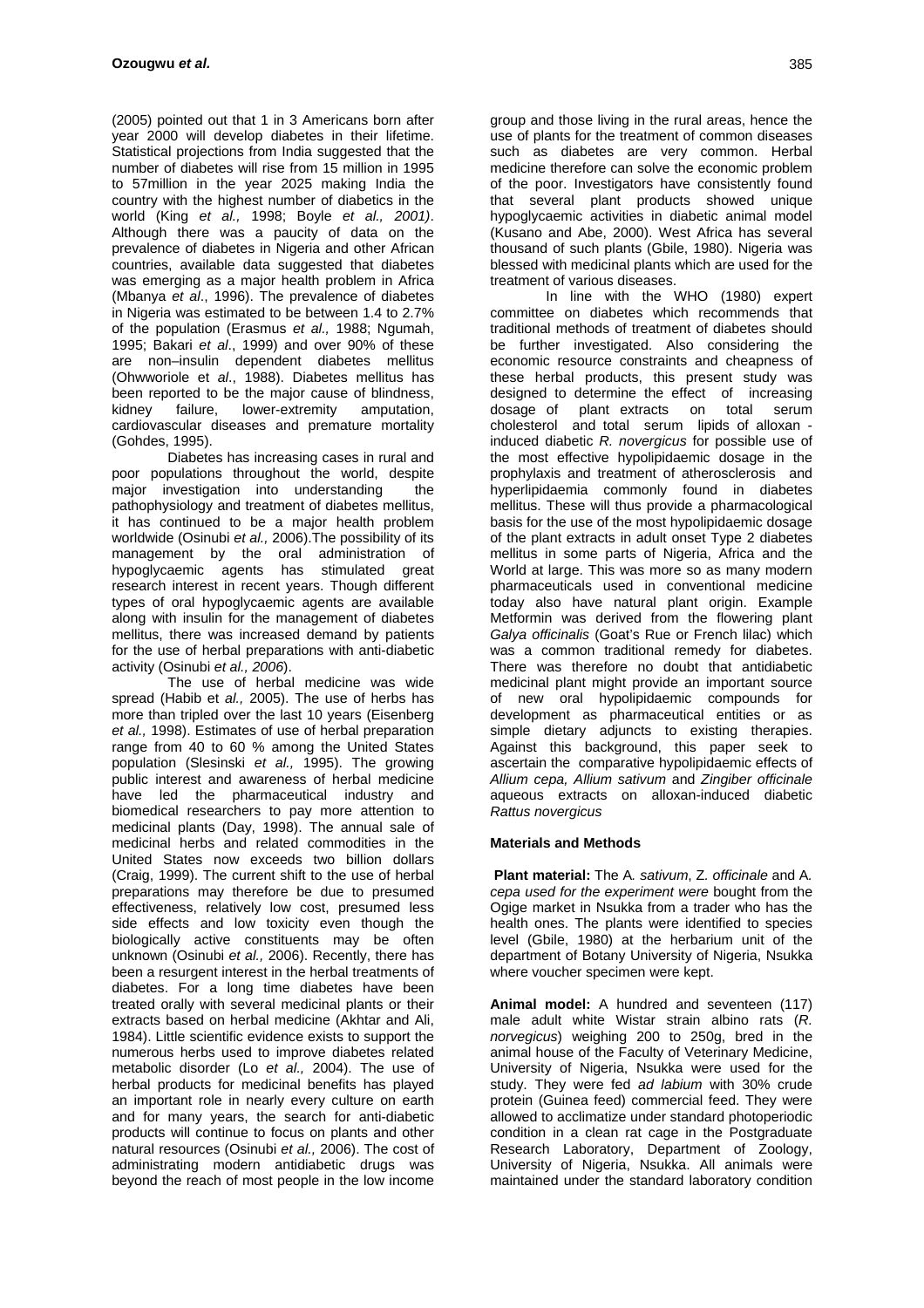for temperature 26  $\pm$  2<sup>0</sup>C, humidity and light and were allowed free access to food and water.

**Extract preparation of plant materials:** The methods of Akah *et al*. (2004) and Habib *et al*. (2005) were used for extraction of the aqueous plant extracts. Fresh health plant each of *A. cepa, A. sativum* and *Z. officinale* (2000g) were washed, cut into small pieces and homogenized in a waring blender. The resulting mixture was soaked in 2L of distilled water. The mixture was allowed to stand for twenty four hours with intermittent shaking. Following filtration, the filtrate was boiled to dryness over a water bath and the weight of the crude extract determined. The extract was kept in refrigerator  $(4^{\circ}$  C) thereafter. The extract was later reconstituted in normal saline (0.85% NaCl) at a concentration of 1g/ml before administration on each day of the experiment.

**Induction of diabetes mellitus:** The methods of Battu *et al*. (2007) and Osinubi *et al*. (2006) were used to induce diabetes in the rats. Two grams of crystalline powdered alloxan monohydrate was dissolved in 50mls of normal saline to yield a concentration of 40mg/ml.150mg/kg body weight of alloxan were administered intraperitoneally to the rats after overnight fast (access to only water) of twelve hours to make them more susceptible to developing diabetes. Only rats with serum glucose levels between (250 – 400 mg/dl) after two weeks were considered diabetic and used for the experiment.

**Experimental design:** The study was carried out on alloxan- induced diabetic rats for six weeks (Kumari *et al*., 1995). The animals were fasted for sixteen hours before each experiment and blood sample collected from the eye of the rats. All<br>physiological parameters assessed were parameters assessed were determined before the extract treatments of the animals (initials) and subsequently evaluated weekly for six weeks. The experimental design was the three by three Latin square design. The hundred and seventeen rats used were divided into two major groups: Group I: nine non diabetic rats (non diabetic control). Group II: a hundred and eight alloxan induced diabetic rats.

 The group I rats were divided into 3 subgroups (Ia, Ib and Ic) of 3 rats each in different cages and receives 1.0ml of normal saline intraperitoneally daily. The Group IIrats (alloxan induced diabetic) were divided into 4 subgroups (IIa, IIb, IIc and IId). Subgroups IIa, IIb and IIc were divided into 3 replicates (IIa<sub>1</sub>, IIa<sub>2</sub>, IIa<sub>3</sub>, IIb<sub>1</sub>, IIb<sub>2</sub>, IIb<sub>3</sub> and IIc<sub>1</sub>, IIc<sub>2</sub>, IIc<sub>3</sub>) respectively, each replicate  $(3 \nvert$ rats each) receiving 200 mg/kg, 250 mg/kg or 300 mg/kg of *A. cepa, A. sativum and* Z*. officinale*  aqueous extracts intraperitonially daily which were replicated thrice. The subgroups IId was the diabetic control (twenty- seven rats) and were divided into 3 replicates (IId1, IId2 and II3) each replicate had three rats and were administered 2.5mg/kg/, 3.8mg/kg and 5.0mg/kg of antidiabetic drug (glibenclamide).

**Total serum cholesterol determination:** The cholesterol of the serum was oxidised to a tetraene derivative by ferric ions derived from ferric perchlorate, and the absorbance of the mixture at 590 nm was read using spectrophotometer and compared with that of a pure solution of cholesterol (Sood, 1999).

**Total serum lipid determination:** Serum 0.05ml, was pipetted into a test tube (15ml), containing 2.00ml of concentration Sulphuric acid  $(d= 1.84)$ .<br>The tube was swirled carefully, closed with a carefully, closed with a glass ball and placed in a bath of boiling water for 10 minutes. After cooling in cold water, o.1ml was transferred into another test tube (15ml) containing 2.5ml of phosphoric acid- vanillin reagent acid the solution was mixed carefully. The intensity of the pink colour that develops reaches its maximum after 30 minutes; it begins to fade after about 50minutes. The absorbance of the sample was measured at 530 or 546 nm against the blank. The amount of lipid was read off an analytical care, which was obtained by analyzing four different amounts of total lipid of serum. Instead of total lipids, triolein were used as reference material. In this case, the values must be multiplied by a factor of 0.76. A standard solution of triolein (10g/L) was used (Sood, 1999).

**Data analysis:** The data collected were pooled and analyzed for their central tendencies using descriptive statistic, values were given as mean  $\frac{3}{2}$ standard deviation of the observations. F-LSD was employed to test the significant differences (P < 0.05) among treatment means. All analyses were performed using Genstat (2007) for windows.

### **Results**

**Total serum lipids:** The increasing dosage (200, 250 and 300mg/kg bw ip) of *A. cepa, A. sativum* and *Z. officinale* aqueous extracts produced dose-dependent, significant (P < 0.05) reductions in the total serum lipids of diabetic rats after 6 weeks of treatment when compared with that of the control rats. The comparative effects of the increasing dosage of plant extracts on total serum lipids compared with glibenclamide and normal saline in alloxan diabetic and normal rats indicated that *A. cepa* at 200mg/kg reduced total serum lipids by 27.7% (184.0±9.9 to 133.1±5.8) after six weeks of treatment (Table 1). *A. cepa* at 250mg/kg reduced total serum lipids level by 29.4% (183.0±7.9 to 129.7±5.7). *A. cepa* at 300mg/kg reduced the total serum lipids by  $44.4\%$  (184.3 $\pm$ 8.4 to 129.7±5.7). A. sativum at 200mg/kg reduced the total serum lipids by 35.5% (183.6±8.8 to 118.4±1.8). *A. sativum* at 250mg/kg reduced the serum lipids by 38.8 % (183.2±8.8 to 111.9±5.1) *A. sativum* at 300mg/kg reduced total serum lipids by 39.5 % (183.4±8.9 to 111.0±2.6*). Z. officinale* at 200mg/kg reduced total serum lipids by 15.6%  $(183.3+8.1)$  to  $154.9+6.4$  after six weeks of treatment (Table 1). *Z. officinale* at 250mg/kg reduced total serum lipids by 18.0% (184.1±8.8 to 150.9±7.9). *Z. officinale* at 300mg/kg reduced total serum lipids by 19.8 % (183.0±8.3 to 146.7±6.9).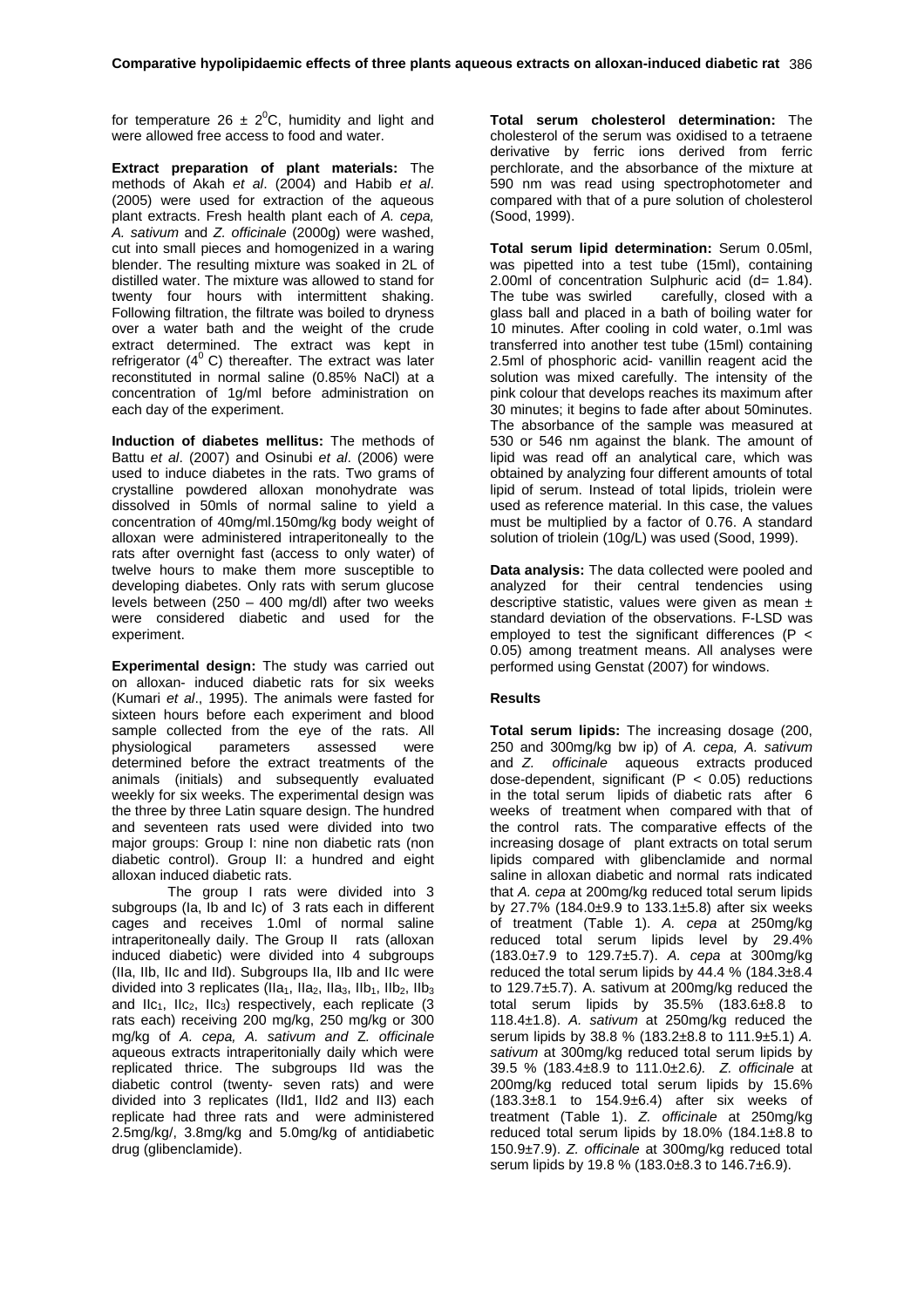| <b>Treatment</b> | Dosage            | Total serum lipids(mg/dl) per weeks |                 |                 |                 |                 |                 |                 | % reduction   |
|------------------|-------------------|-------------------------------------|-----------------|-----------------|-----------------|-----------------|-----------------|-----------------|---------------|
|                  |                   | WK 0                                | <b>WK1</b>      | <b>WK 2</b>     | WK <sub>3</sub> | WK 4            | <b>WK 5</b>     | WK 6            | after 6 weeks |
| <b>NS</b>        | 1.0 $ml$          | $144.1 \pm 6.9$                     | $144.1 \pm 6.8$ | $144.2 \pm 6.3$ | $144.1 \pm 6.9$ | $144.1 \pm 6.9$ | $144.1 \pm 6.5$ | $144.1 \pm 6.7$ | 0.02          |
| AC               | 200 <sub>mg</sub> | $184.0+9.9$                         | $167.7 \pm 2.6$ | $160.0+2.6$     | $155.2 \pm 1.4$ | $152.3 \pm 1.7$ | $147.3 \pm 1.9$ | $133.1 \pm 5.8$ | 27.7          |
| AC               | 250 <sub>mg</sub> | $183.0 \pm 7.9$                     | $164.3 \pm 1.9$ | $158.0 \pm 2.6$ | $152.8 \pm 1.9$ | $149.3 \pm 1.3$ | $143.9 \pm 2.2$ | $129.7 + 5.7$   | 29.4          |
| AC               | 300 <sub>mq</sub> | $184.3 \pm 8.4$                     | $161.8 \pm 3.0$ | $154.1 \pm 2.9$ | $146.3 \pm 1.6$ | $141.9 \pm 2.5$ | $137.9 \pm 0.9$ | $102.4 \pm 1.9$ | 44.4          |
| AS               | 200 <sub>mg</sub> | $183.6 \pm 8.8$                     | $165.9 \pm 2.5$ | $152.4 \pm 6.3$ | $39.0 \pm 3.8$  | $130.4 \pm 3.4$ | $123.8 \pm 2.7$ | $118.4 \pm 1.8$ | 35.5          |
| AS               | 250 <sub>mg</sub> | $183.2 \pm 7.5$                     | $164.8 \pm 2.5$ | $155.3 \pm 3.4$ | $143.3 + 4.1$   | $134.9 \pm 2.3$ | $123.0 + 5.0$   | $111.9+5.1$     | 38.8          |
| AS               | 300 <sub>mq</sub> | $183.4 \pm 8.9$                     | $161.6 + 4.8$   | $150.4 \pm 3.3$ | $139.6 \pm 3.9$ | $123.4 + 4.3$   | $110.6 \pm 3.4$ | $111.0 \pm 2.6$ | 39.5          |
| ΖO               | 200 <sub>mg</sub> | $183.4 \pm 8.1$                     | $176.3 \pm 7.0$ | $176.1 \pm 4.7$ | $170.6 \pm 4.3$ | $165.8 \pm 3.0$ | $163.8 \pm 2.0$ | $154.9 + 6.4$   | 15.6          |
| ΖO               | 250 <sub>mg</sub> | $184.1 \pm 8.8$                     | $174.7 + 5.1$   | $169.4 + 4.8$   | $168.4 \pm 2.1$ | $164.8 \pm 1.1$ | $158.7 \pm 1.9$ | $150.9 \pm 7.9$ | 18.0          |
| ΖO               | 300 <sub>mg</sub> | $183.0 + 8.3$                       | $173.0 + 4.0$   | $166.9 \pm 1.5$ | $163.7 \pm 1.4$ | $160.3 \pm 1.2$ | $156.1 \pm 0.8$ | $146.7\pm 6.9$  | 19.8          |
| GL               | 2.5 <sub>mq</sub> | $183.7 \pm 7.4$                     | $166.1 \pm 2.1$ | $161.3+2.7$     | $151.8 \pm 2.2$ | $144.9 \pm 2.9$ | $135.8 \pm 2.6$ | $141.6 + 4.9$   | 22.9          |
| GL               | 3.8 <sub>mg</sub> | $183.3 \pm 7.7$                     | $164.8 \pm 2.3$ | $158.7+2.6$     | $154.6 \pm 2.7$ | $141.0 \pm 1.4$ | $137.8 \pm 3.7$ | $133.7 + 3.7$   | 27.1          |
| GL.              | 5.0 <sub>mg</sub> | $182.9+8.3$                         | $163.6 \pm 1.8$ | $155.0 + 3.1$   | $146.1 \pm 2.9$ | $136.0 \pm 3.8$ | $126.8 \pm 3.9$ | $122.4 + 4.4$   | 33.1          |

**Table 1: Comparative effects of the increasing dosage of plant extracts on total serum lipids of alloxan-induced diabetic** *Rattus novergicus*

**Key:** Values given represent the Mean ± SD of 9 observations. Wk = weeks, NS = Normal saline represents Non Diabetic Control, AC = Allium cepa, AS = Allium sativum, ZO = Zingiber officinale *and GL = glibenclamide represents Diabetic control. P < 0.05, F-LSD =4.42* 

|  |  |  | Table 2: Comparative effect of the increasing dosage of plant extracts on serum cholesterol of alloxan-induced diabetic Rattus novergicus |  |
|--|--|--|-------------------------------------------------------------------------------------------------------------------------------------------|--|
|--|--|--|-------------------------------------------------------------------------------------------------------------------------------------------|--|

|                  |                   |                                          |                 |                 |                 |                 |                 | <u>tasio ili odlibaratto dildot di tilo libroadilig addago di piant dittadio dil dolanti dildidotoro di alionali hiaadda alamdid tidtolgidad</u> |               |
|------------------|-------------------|------------------------------------------|-----------------|-----------------|-----------------|-----------------|-----------------|--------------------------------------------------------------------------------------------------------------------------------------------------|---------------|
| <b>Treatment</b> | <b>Dosage</b>     | Total serum cholesterol(mg/dl) per weeks |                 |                 |                 |                 |                 |                                                                                                                                                  | % reduction   |
|                  |                   | <b>WKO</b>                               | WK <sub>1</sub> | WK2             | WK3             | WK4             | WK <sub>5</sub> | WK6                                                                                                                                              | after 6 weeks |
| <b>NS</b>        | 1.0 <sub>m</sub>  | $91.0 + 4.2$                             | $91.0 + 4.4$    | $91.0+4.2$      | $91.0+4.3$      | $91.0 + 4.2$    | $91.0+4.1$      | $91.0 + 4.1$                                                                                                                                     | 0.1           |
| AC               | 200 <sub>mg</sub> | $127.1 \pm 6.7$                          | $121.9 \pm 2.6$ | $116.8 \pm 1.9$ | $112.1 \pm 1.9$ | $111.9 \pm 2.0$ | $107.8 \pm 2.2$ | $101.2 \pm 3.3$                                                                                                                                  | 20.4          |
| AC               | 250 <sub>mg</sub> | $131.0+4.4$                              | $119.4 \pm 1.9$ | $113.4 \pm 3.4$ | $102.6 \pm 2.4$ | $102.6 \pm 3.5$ | $101.6 + 4.7$   | $102.2 \pm 2.3$                                                                                                                                  | 21.9          |
| AC               | 300 <sub>mq</sub> | $130.1 \pm 3.7$                          | $117.4 \pm 2.1$ | $111.2 \pm 2.4$ | $99.4 \pm 3.6$  | $100.4 \pm 3.4$ | $96.4 \pm 5.9$  | $94.7 + 4.2$                                                                                                                                     | 27.2          |
| AS               | 200 <sub>mg</sub> | $129.1 + 5.1$                            | $120.9 \pm 1.8$ | $114.1 \pm 1.9$ | $111.3 \pm 2.9$ | $102.0+4.5$     | $94.9 \pm 5.2$  | $83.1 \pm 3.1$                                                                                                                                   | 35.6          |
| AS               | 250 <sub>mg</sub> | $128.7+4.2$                              | $117.6 \pm 1.9$ | $112.4 \pm 1.7$ | $109.0 \pm 2.0$ | $101.2 + 4.5$   | $92.1 \pm 5.2$  | $80.2 \pm 3.5$                                                                                                                                   | 37.7          |
| AS               | 300 <sub>mg</sub> | $128.2 + 2.7$                            | $116.7 \pm 3.4$ | $110.8 + 1.7$   | $104.3 \pm 2.8$ | $99.3 \pm 3.0$  | $92.4 \pm 5.2$  | $77.2 + 4.9$                                                                                                                                     | 39.8          |
| ZO               | 200 <sub>mg</sub> | $129.1 \pm 6.0$                          | $132.2 \pm 5.6$ | $130.4 \pm 0.4$ | $125.7 \pm 3.5$ | $122.3 \pm 2.9$ | $120.2 + 4.7$   | $119.4 \pm 2.9$                                                                                                                                  | 7.5           |
| ΖO               | 250 <sub>mg</sub> | $129.4 \pm 5.6$                          | $130.3+4.1$     | $129.4 + 4.1$   | $124.1 \pm 3.4$ | $121.8 \pm 2.4$ | $114.6 + 4.6$   | $112.7 \pm 3.9$                                                                                                                                  | 12.9          |
| ΖO               | 300 <sub>mg</sub> | $130.7+4.4$                              | $128.2 \pm 6.0$ | $125.2 + 5.1$   | $123.2+4.5$     | $123.0 + 5.2$   | $113.0+9.5$     | $109.7 \pm 7.5$                                                                                                                                  | 16.1          |
| GL               | 2.5 <sub>mg</sub> | $129.4 + 4.4$                            | $121.8 \pm 3.5$ | $112.9 \pm 2.6$ | $111.9 \pm 3.4$ | $105.7 \pm 2.0$ | $104.7\pm 6.7$  | $99.7 \pm 3.2$                                                                                                                                   | 22.9          |
| GL               | 3.8 <sub>mg</sub> | $129.1 \pm 4.3$                          | $119.1 \pm 2.9$ | $110.8 \pm 2.4$ | $105.8 \pm 2.1$ | $101.6 \pm 3.5$ | $97.3 \pm 2.5$  | $91.0 \pm 3.7$                                                                                                                                   | 29.5          |
| GL               | 5.0 <sub>mg</sub> | $129.4 \pm 3.7$                          | $115.8 \pm 2.8$ | $109.3 \pm 2.0$ | $102.9 \pm 2.3$ | $96.0 \pm 3.4$  | $97.6 \pm 5.3$  | $86.8 \pm 3.1$                                                                                                                                   | 32.9          |

*Key: Values given represent the Mean ± SD of 9 observations. WK = weeks, NS = Normal saline represents Non Diabetic Control, AC = Allium cepa, AS = Allium sativum, ZO = Zingiber officinale and GL = glibenclamide represents Diabetic control. P < 0.05, F-LSD = 4.93*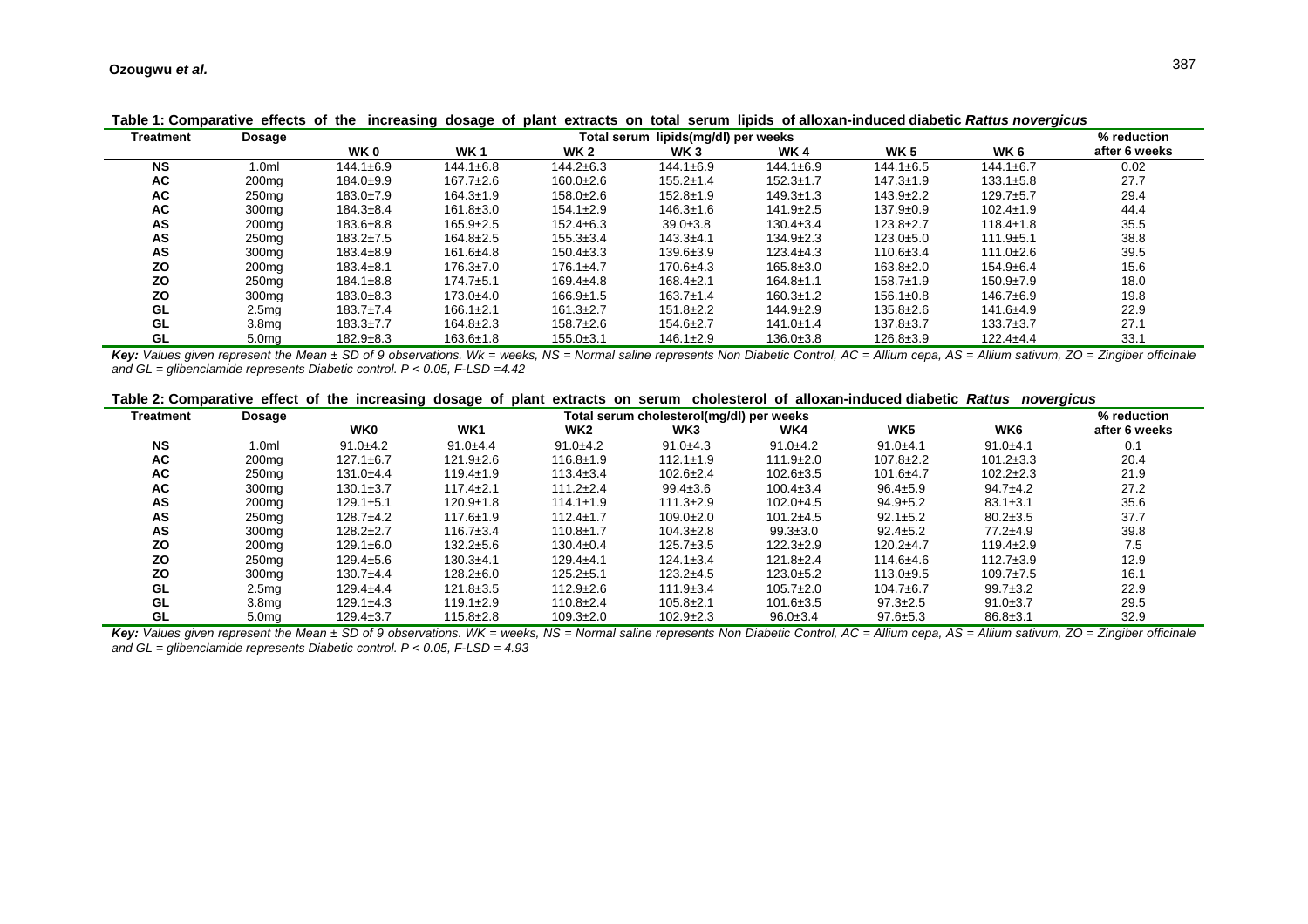Glibenclamide at 2mg/kg bw reduced total serum lipids by 22.9% (183.7±7.4 to 141.6±4.9) after six weeks of treatment where as at 3.8mg/kg reduced total serum lipids by 27.1 % (183.3±7.7 to 133.7 $\pm$ 3.7) (Table 1) and at 5.0mg/kg reduced total serum lipids by 33.1 % (182.9±8.3 to 122.4±4.4). The most effective percentage reduction in total serum lipids was observed at 300mg/kg bw ip and this was the same for the three extracts studied. Normal saline at 1ml/kg bw ip had no effect on total serum lipids  $(144.1 \pm 6.9)$  to  $144.1 \pm 6.7$ ) (Table 1). These values were statistically different when their F-LSD value (4.43) was used to test the significant differences between the means  $(P = 0.05)$ . Among the extracts studied, after 6 weeks of treatment, *A. cepa* at 300mg/kg bw ip was the most effective in reducing total serum lipids. The comparative effects of the increasing dosage of the extracts on total serum lipids. *A. cepa* and *A. sativum* at 300mg/kg bw ip caused percentage reductions in total serum lipids more effective than the diabetic control drug glibenclamide at 5.0mg/kg bw ip after the 6 weeks of treatment.

**Total serum cholesterol:** The increasing dosage (200, 250 and 300mg/kg bw ip) of *A. cepa, A. sativum* and *Z. officinale* aqueous extracts produced dose-dependent significant (P< 0.05) reductions in the total serum cholesterol of diabetic rats after 6 weeks of treatment when compared with that of the control rats. The comparative effects of the increasing dosage of plant extracts on total serum cholesterol compared with glibenclamide and normal saline in alloxan diabetic and normal rats indicated that *A. cepa* at 200mg/kg reduced total serum cholesterol by 20.4% (127.0±6.7 to 101.2±3.3) after six weeks of treatment. *A. cepa* at 250mg/kg reduced the serum cholesterol level by  $21.9\%$  (131.0 $\pm$ 4.4 to 102.2±2.3). *A. cepa* at 300mg/kg reduced the total serum cholesterol by 27.5 % (130.1±3.7 to 94.7±4.2) and *A. sativum* at 250mg/kg reduced the serum cholesterol by 37.7 % (128.7±4.2 to 80.2±3.5). *A. sativum* at 300mg/kg reduced total serum cholesterol by 39.8 % (128.7±2.7to 77.2±4.9). *Z. officinale* at 200mg/kg reduced total serum cholesterol by 7.5% (129.1±6.0 to 119.4±2.9) after six weeks of treatment. *Z. officinale* at 250mg/kg reduced total serum cholesterol by 12.9% (129.4±5.6 to 112.7±3.9). *Z. officinale* at 300mg/kg reduced it by 16.1 % (130.7 $\pm$ 4.4 to 109.7 $\pm$ 7.5) (Table 2). Glibenclamide at 2.5mg/kg reduced total serum cholesterol by 22.9% (129.4±4.4 to 99.7±3.2) after six weeks of treatment. Glibenclamide at 3.8mg/kg reduced the total serum cholesterol level by 29.5 % (129.1±4.3 to 91.0±3.7). Glibenclamide at 5.0mg/kg reduced the serum cholesterol by 32.9 %  $(129.4\pm 3.7)$  to  $86.8\pm 3.1)$  (Table 2). The most effective percentage reduction in total serum cholesterol was observed at 300mg/kg bw ip and this was the same for the three extracts studied. Normal saline at 1ml/kg bw ip had no effect on the total serum cholesterol (91.0  $\pm$  4.2 to 91.0  $\pm$ 4.1). These values were statistically different when their F-LSD value (3.67) was used to test for the significant difference between the means

 $(P = 0.05)$ . Among the extracts studied, after 6 weeks of treatment, A*. sativum* at 300mg/kg bw ip was the most effective in reducing total serum cholesterol (39.8%), *A. cepa* follows with 27.2% and *Z. Officinale* with 16.1% reductions. The comparative effects of the increasing dosage of plant extracts on total serum cholesterol indicated that *A. sativum* at 300mg/kg bw ip more effective than the diabetic control drug glibenclamide at 5.0mg/kg bw ip after the 6 weeks of treatment in reduction of serum cholesterol, where as *A. cepa* at 300mg/kg bw ip reduced serum cholesterol in a manner similar to glibenclamide.

### **Discussion**

Alteration in serum lipids profile are known in diabetes , which are likely to increase the risk of coronary heart disease (Laakso, 1996; Steiner, 1999; Massing *et al*., 2001). Hypercholesterolemia has been reported to occur in alloxan - diabetic rats (Sharma et *al*., 1996; Pushparaj *et al*., 2000). A significant reduction in serum cholesterol and total lipids as observed in this experiment (Table 1 and 2) were in agreement with the findings of these researchers. The marked hyperlipidaemia that characterizes the diabetic state may therefore be regarded as a consequence of the uninhibited actions of lipolytic hormones on the fat depots (Hardman and Limberd, 2001). S-allyl cysteine sulfoxide contained in garlic has been used in controlling hypercholestermia (Dahanukar *et al* ., 2000). This could account for garlic ability to reduced serum cholesterol and total serum lipids in dose- dependent manner as shown by the outcome of this research work (Table 1 and 2). Both garlic protein and garlic oil (100mg/kg b wt) exhibited significant lipid lowering effects in rats fed with cholesterol diet (Dahanukar *et al* ., 2000). The hypolipidaemic action was primarily due to a decrease in hepatic cholesterogenesis in the treated rats. These beneficial effects of garlic has been reported to be partly due to its<br>inhibitory effects on transaminases, alkaline inhibitory effects on transaminases, alkaline phosphatase, lipogenic enzymes and HMG COA reductase and partly due to stimulatory effects on plasma lecithin cholesterol acid transferase lipolytic enzymes and fecal excretion of sterols and bile acids (Dahanukar *et al* ., 2000). It has been reported in rat, chicken and monkey hepatocytes that garlic paste, garlic oil, allicin and ajoene significantly reduced cholesterol biosynthesis by inhibiting HMG COA reductase and 11-alpha-demethylase (Kemper, 2000). Some researchers postulated that garlic's trace minerals such as tellurium also inhibited hepatic cholesterol synthesis but most attribute garlic's antilipemic effects to disulfide, a decomposition product of allicin ( Kemper, 2000). Total lipid contents and cholesterol levels in liver were decreased in rats after chronic garlic consumption (Banerjee and Maulik, 2002). Onions was becoming better known for its established effects on cholesterol levels (Blumenthal, 1998). With onions proven hypocholesterlemic properties, onions may have a promising future in the treatment of diabetes and heart disease (Blumenthal, 1998).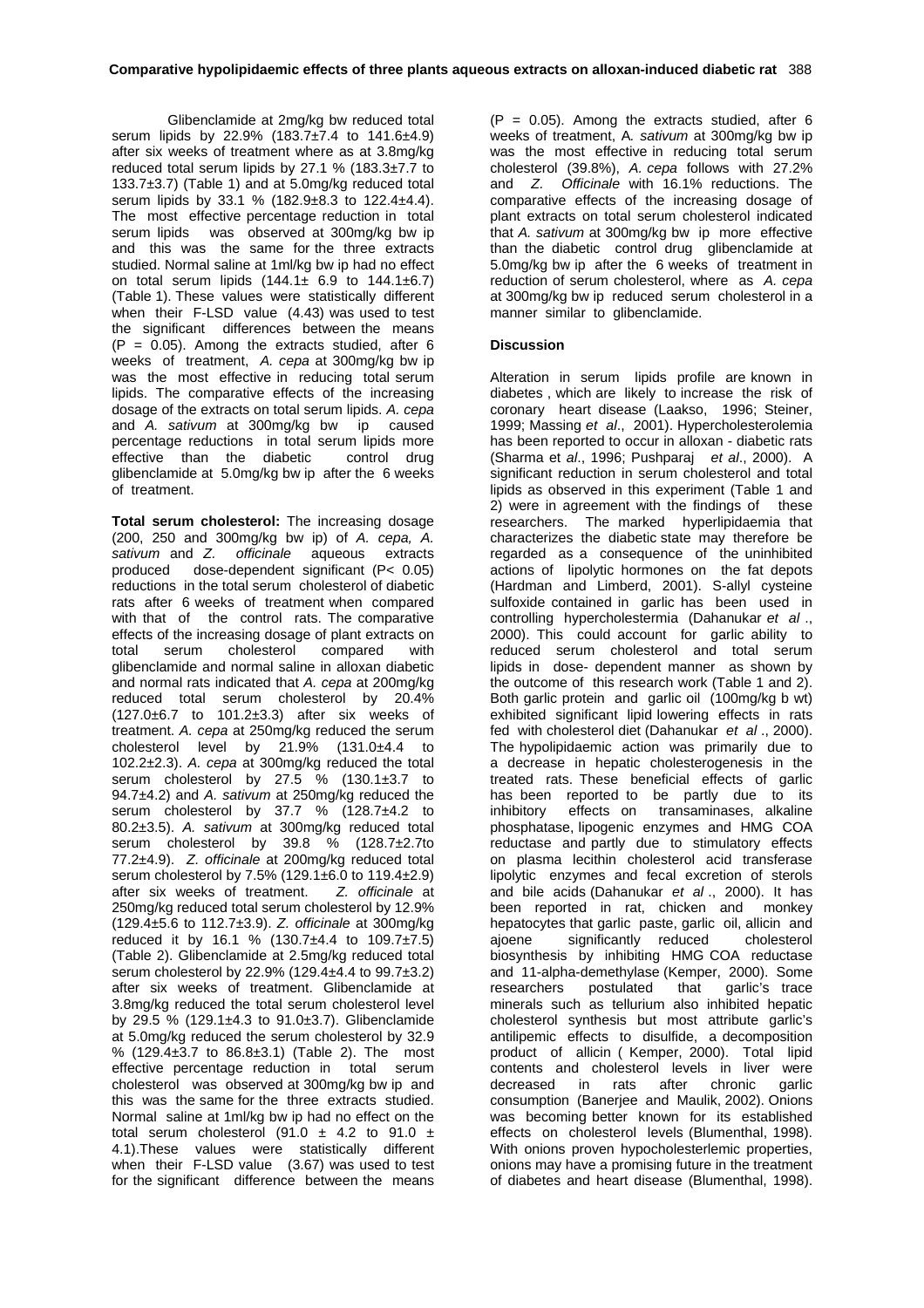Onions lowering effect on lipid profile of diabetic rats have been confirmed by the findings of this research work (Table 1 and 2). It reduced total serum lipids and cholesterol in a dose dependent manner. This hypolipidaemic effect of onions may be connected to its active ingredient allyl propyl disulfide (APDS) , even though other active sulphurous compounds may be involved. Long term feeding of allyl propyl disulfide isolated from onions to normal growing rats led to significant decreases in serum and liver lipids (Blumenthal, 1998). Ginger was a cholesterol lowering herb (Kemper, 1999). In rabbit fed high cholesterol diet, ginger extracts had antilipemic effects reducing serum cholesterol and high lipid level (Bhandari *et al*., 1998). In experimental mice, ginger extract had significantly impaired cholesterol biosynthesis and lowered serum cholesterol concentrations (Tanabe *et al*., 1993). The findings of this research on hypolipidaemic effect of ginger (Table 1 and 2) were in line with earlier reports. The hypolipidaemic effect may be due to decreased oxidative load. It may also act by either directly scavenging the reactive oxygen metabolites, due to the presence of various antioxidant compounds (Gupta *et al* ., 2002) or by increasing the synthesis of antioxidant molecules. The prevalence of atherosclerosis among diabetics was on the increase in the world and recently in Nigeria (Nwanjo and Oze, 2006). Lipid profile which was altered in serum of diabetic patients (Orchard, 1990; Betteridge, 1994) appeared to be a significant factor in the development of premature atherosclerosis though increase in serum triglyceride and total cholesterol levels. A reduction in lipid profile could be beneficial in preventing diabetic complications as well as improving lipid metabolism in diabetics (Cho *et al* ., 2002). Considering extracts effects on lipid components, it can be assumed a potential hypolipidaemic agent which will be a great advantage both in diabetic conditions as well as the associated atherosclerosis or hyperlipidaemic conditions.

**Conclusions:** It can be concluded from this study that the levels of total serum cholesterol and total serum lipids which were actually raised in alloxan - diabetic rat can be lowered by garlic , onions and ginger aqueous extracts. The<br>hypolipidaemic effects are thus protective hypolipidaemic effects are thus protective mechanism s against the development of atherosclerosis and hyperlipidaemia common in diabetes mellitus. This study may provide a basis for dietary supplementation of garlic, onions and ginger compounds in diabetics to reduced over dependence on drug. A combination of the three plant extracts may be most effective for hyperlipidaemic managements. Further research on the combined effects of the three plant extracts on hyperlipidaemia was highly suggested as each of the three plant extracts exhibited promising hyperlipidaemic activity in alloxan - diabetic rats.

#### **References**

- Akah, P., Njoku, O., Nwanguma, A. and Akunyili, D. (2004). Effects of aqueous leaf extracts of *Vernonia amygdolina* on blood glucose and triglyceride levels of alloxan – induced diabetic rats. *Animal Research International*, 1(2): 90 – 94.
- Akhtar, F. M. and Ali, M. R. (1984). Study of the antidiabetic effect of a compound medicinal plant prescription in normal and diabetic rabbit*. Journal of Pakistan Medical Association*, 34: 239 – 244.
- ADA. (2005).Total prevalence of diabetes and prediabetes. 15 pp. American Diabetes Association, ([http://www.diabetes.org/dia](http://www.diabetes.org/dia betesstatwastics/prevalence.jsp)  [betesstatwastics/prevalence.jsp](http://www.diabetes.org/dia betesstatwastics/prevalence.jsp)).Retrieved on 07/06/2007.
- Bakari, A. G., Onyemelike, G. C., Sani, B. G., Hassan, S. S. and Aliyi, T. M. (1999).Relevance of diabetes in suburban northern Nigeria: result of a public screening survey*. Diabetes International,* 9: 59 - 60.
- Banerjee, S. K. and Maulik, S. K. (2002). Effect of garlic on cardiovascular disorder: a review. *Nutrition Journal*, 1: 4 – 15.
- Battu, G. R., Mamidipalli, S. N., Parimi, R., Viriyala, R. K., Patchula, R. P. and Mood, L. R. (2007). Hypoglycemic and antihyperglycemic effect of alcoholic extract of *Benincasa hispida* in normal and in alloxan induced diabetic rats. *Pharmacognosy Magazine*, 3: 101 – 105.
- Betteridge, D. J. (1994). Diabetic dyslipidaemia. *American Journal of Medicine*, 96: 25 - 31.
- Bhandari, U., Sharma, J. N. and Zafari, R. (1998). The protective action of ethanolic ginger *(Zingiber officinale*) extract in cholesterol fed rabbits. *Journal of Ethnopharmacology*, 61: 167- 171.
- Blumenthal, M. (1998). *The complete German commission E monographs*: *Therapeutic guide to herbal medicines*. American Botanical Association, Austin, USA.
- Boyle, J. P., Honeycutt, A. A., Narayam, K. M., Hoerger, T. J., Geiss, L. S., Chens, H. and Thompson, T. J. (2001). Projection of diabetes burden through 2050: impact of changing demography and disease prevalence in the United State*. Diabetes Care*, 24: 1936 – 1940.
- Cho, S. K., Park, J. Y., Park, E. M., Choi, M. S., Lee, M. Y., Jeon, S. M., Jang, M. K., Kim, M. J. and Park, Y. B. (2002). Alteration of hepatic antioxidant enzyme activities and lipid profile in streptozotocin-induced diabetic rats by supplementation of dandelion water extracts. *Clinical Chim. Acta*, 317: 109 – 117.
- Craig, J. W. (1999). Health promoting properties of common herbs. *American Journal of Clinical Nutrition*, 70: 491 – 495.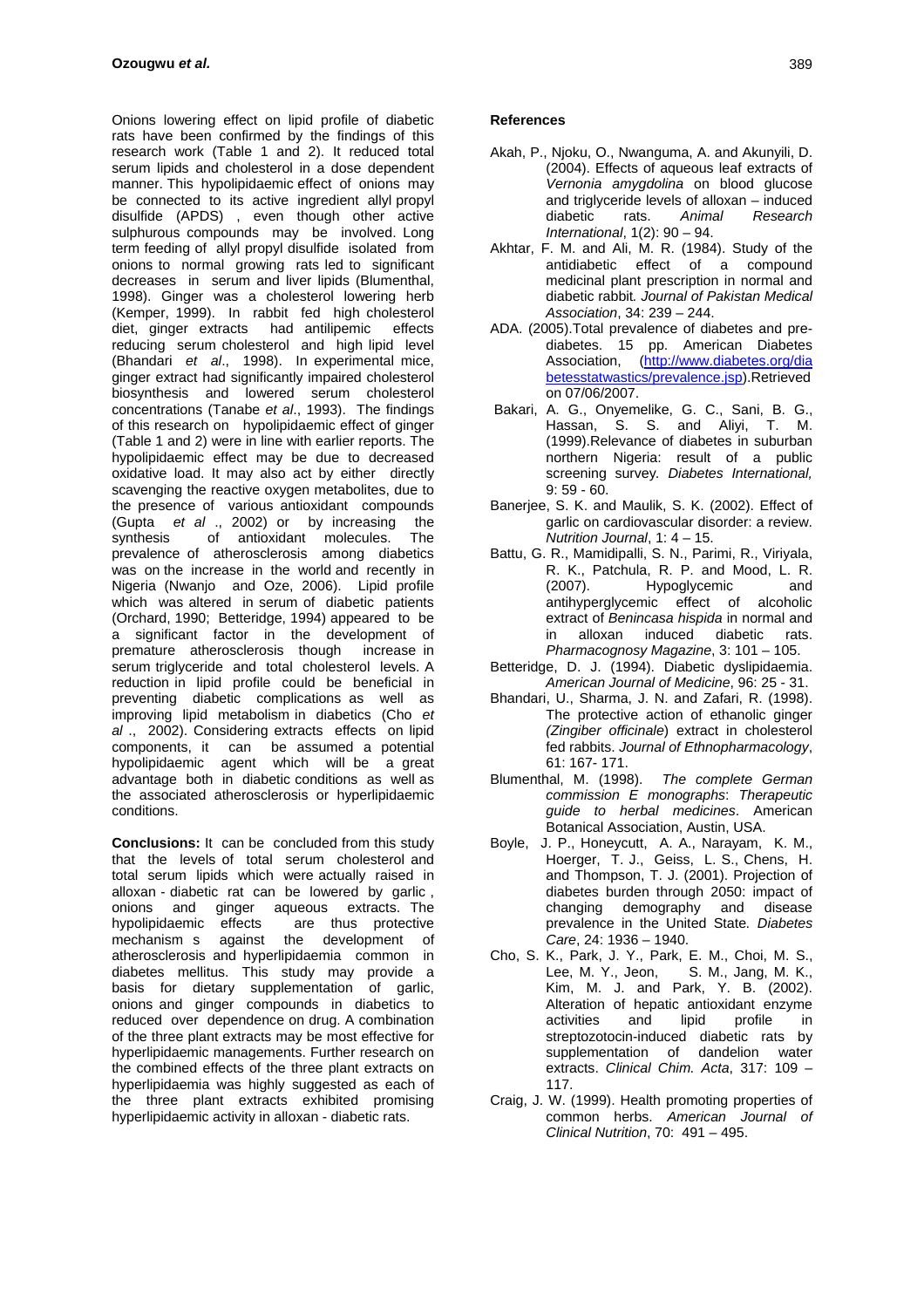- Dahanukar, S. A., Kulkarni, R. A. and Rege, N. N. (2000). Pharmacology of medicinal plants and natural products. *Indian Journal of Pharmacology*, 32: 81- 118.
- Day, C. (1998). Traditional plants treatments for diabetes mellitus: pharmaceutical foods. *British Journal of Nutrition*, 80(1): 5 – 8.
- Ewasenberg, D. M., Davis, R. B., Ethner, S. L., Appeal, S., Wilkey, S., Vanrom-Pay, M. and Kessles, R. C. (1998). Trends in alternative medicine use in the United States, 1990 – 1997. *Journal of Alternative Medicine*, 280: 1569 -1575.
- Erasmus, R. T., Ebonyi, E. and Fakeye, T. (1988). Prevalence of diabetes Mellitus in rural Nigerian population. *Nigerian Medical Practitioners*, 15: 22-26.
- Erasto, P., Adebola, P. O., Grierson, D. S. and Afolayan, A. J. (2005). An ethanobotanical study of plants used for the treatment of diabetes in the eastern cape province, South Africa. *African Journal of Biotechnology*, 4(2): 1458 – 1460.
- Gbile, Z. O. (1980). *Vernacular Names of Nigerian Plants* (Yoruba). Forestry Research Institute of Nigeria, Ibadan.
- Genstat for Windows Discovery Edition 2 (2007). Lawes Agricultural Trust, Rothamsted, United Kingdom.
- Gohdes, D. (1995). Diabetes in North American Indians and Alaska natives. Pages 561 – 582. *In*: Harrwas, M. I., Cowie, C. C., Stem, M. P., Boyko, E. J., Reiber, G. E., and Berineth, P. H. (Eds*), Diabetes in* America. 8<sup>th</sup> Edition. United States Department of Health and Human Services, Public Health Services, National Institute of Health, Washington, DC. DHHS Publication Number (NIH) 95 – 1468.
- Gupta, S. K., Prakash, J. and Srivastava, S. (2002). Validation of traditional claim of Tulsi, *Ocium sanctum* linn as a medicinal plant. *Indian Journal of Experimental Biology*, 40: 765 -773.
- Habib, M. Y., Islam, M. S, Ail, M. A. and Khan, M. A. (2005). Herbal products: A novel approach for diabetic patients. *Pakistan Journal of Nutrition,* 4(1): 17 – 21.
- Hardman, J. G. and Limberd, L. E. (2001). Insulin, oral hypoglycaemic agents and the pharmacology of the endocrine pancreas, Pages 1383 - 1399. *In*: Goodman and Gilman's. *The Pharmacological Basis of Therapeutics (10<sup>th</sup> edition)*. McGraw Hill Company limited, U S A.
- Kemper, K. J. (2000). Garlic (*Allium sativum*) 37 pp. [http://.mcp.edu./herbal/default.htm\)](http://.mcp.edu./herbal/default.htm) Retrieved on 18/ 10/2007.
- King, H., Aubert, R. E. and Herman, W. H. (1998). Global burden of diabetes 1995 – 2005: Prevalence, numerical estimates and projections*. Diabetes Care*, 21: 1414 – 1431.
- Kumari, K., Mathew, B. C., and Augusti, K. T. (1995). Anti-diabetic and hypolipidaemic effects of  $S$  – methyl cysteine sulfoxide isolated from *Allium cepa Linn. Indian*

*Journal of Biochemistry and Biophysics*,  $32:49-54.$ 

- Kusano, S. and Abe, H. (2000). Antidiabetic activity of white skinned sweet potato (*Ipomoea batatas*), in Obese Zucker fatty rats. *Biological Pharmacy Bulletin*, 23: 23 – 26.
- Laakso, M. (1996). Lipids and lipoproteins as risk factors for coronary heart disease in non insulin dependent diabetes mellitus. *Annals of Medicine*, 28: 341- 345.
- Lo, H. C., Tu, S. T., Lin, K. C. and Lin, S. C. (2004). The anti-hyperglycaemic activity of the fruiting body of cordyceps in diabetic rat induced by nicotinamide and streptozotocin. *Life Science,* 74: 2897 – 2908.
- Massing, M.W., Sueta, C. A., Chowdhury, M., Biggs, D. P. and Simpson, R.J. (2001). Lipid management among coronary artery disease patients in diabetes mellitus or advanced age. *American Journal of Cardiology*, 87: 646 -664.
- Mbanya, J. C., Bonicci, F. and Nagan, K. (1996). *Guideline for management of NIDDM in Africa. a consensus documents,* Novo Nordisk, Greece.
- Ngumah, Q. C. (1995). The role of optometrists in screening for diabetes in Nigeria. *International Diabetic Digest,* 6: 37 -38.
- Nwanjo, H. U. and Oze, G. O. (2006). Antiatherogenicity following administration of exudates from *Aloe barbadensis* leaves in diabetic rats. *Bio- Research*, 4(2): 127 – 129.
- Ohwworiole, A. E., Kuti, J. A and Kabiawu, S. D. (1988). Casual blood glucose levels and prevalence of undiscovered diabetes mellitus in Lagos metropolis, Nigeria. *Diabetes*, 5(2): 56 – 60.
- Orchard, T. J. (1990). Dyslipoproteinemia and diabetes: *Endocrinology and Metabolism Clinics of North American*, 19: 361 - 379.
- Osinubi, A. A., Ajayi, O. G. and Adesiyun, A. E. (2006). Evaluation of the anti-diabetic effect of aqueous leaf extracts of *Tripinanthus butungil* in male spragne Dawley rats. *Medical Journal of Islamic World Academy of Science*, 16(1): 41 – 47.
- Pushparaj, P., Tan, C. H. and Tan, B. K. (2000). Effect OF *Averrhoa bilimli* leaf extract on blood glucose and lipids in streptozotocin diabetic rats. *Journal of Ethnopharmacology*, 72: 69 - 76.
- Sharma, S. R., Dwivedi, S. K. and Swarup, D. (1996). Hypoglycaemic and hypolipidaemic effects of *Cinnamon tomala* nees leaves. *Indian Journal of Experimental Biology*, 34: 372 - 374.
- Slesinski, M. J., Subar, A. F. and Pkahle, L. (1995). Trends in use of vitamin and mineral supplements in the United State: The 1987 and 1992 National Health Interview surveys. *Journal of American Diet Association*, 95: 921 – 923.
- Sood, R. (1999). *Medical Laboratory Technology Methods and Interpretations.* 5<sup>th</sup> edition,